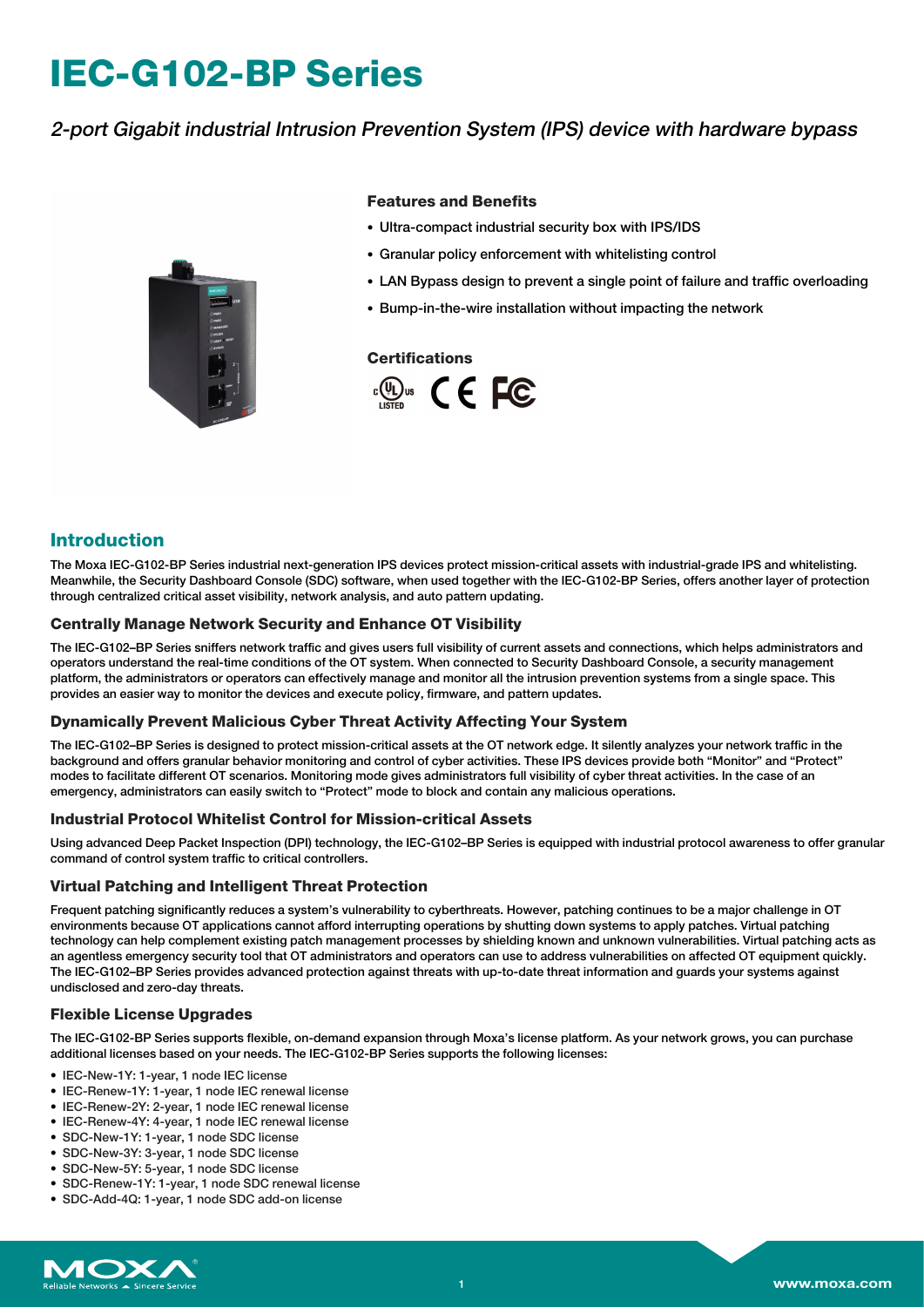# **Specifications**

| Input/Output Interface                     |                                                                                                                                                                                                                                                        |  |  |
|--------------------------------------------|--------------------------------------------------------------------------------------------------------------------------------------------------------------------------------------------------------------------------------------------------------|--|--|
| <b>Buttons</b>                             | <b>Reset button</b>                                                                                                                                                                                                                                    |  |  |
| <b>Ethernet Interface</b>                  |                                                                                                                                                                                                                                                        |  |  |
| 10/100/1000BaseT(X) Ports (RJ45 connector) | $\overline{2}$                                                                                                                                                                                                                                         |  |  |
| <b>Standards</b>                           | IEEE 802.3 for 10BaseT<br>IEEE 802.3ab for 1000BaseT(X)<br>IEEE 802.3u for 100BaseT(X)                                                                                                                                                                 |  |  |
| <b>LED</b> Interface                       |                                                                                                                                                                                                                                                        |  |  |
| <b>LED Indicators</b>                      | PWR1, PWR2, MANAGED, IPS/IDS, USB/F, BYPASS, 10/100/1000M                                                                                                                                                                                              |  |  |
| DoS and DDoS Protection                    |                                                                                                                                                                                                                                                        |  |  |
| Technology                                 | ICMP Flood, IGMP Flood, UDP Flood, TCP SYN Flood, TCP Port SYN Scan, TCP Port<br>FIN Scan, TCP Port NULL Scan, TCP Port Xmas Scan, UDP Port Scan                                                                                                       |  |  |
| Firewall                                   |                                                                                                                                                                                                                                                        |  |  |
| <b>IPS Throughput</b>                      | > 200 Mbps                                                                                                                                                                                                                                             |  |  |
| Latency                                    | <500 microseconds                                                                                                                                                                                                                                      |  |  |
| Deep Packet Inspection                     | <b>Modbus TCP</b><br><b>Modbus UDP</b><br>EtherNet/IP<br><b>PROFINET-DCP</b><br><b>CIP</b><br><b>SLMP</b><br><b>Omron FINS</b><br>Siemens S7 Comm.<br>Siemens S7 Comm. Plus<br>Additional protocols will be supported through future firmware updates. |  |  |
| <b>Policy Enforcement Rules</b>            | 64 rules                                                                                                                                                                                                                                               |  |  |
| <b>ICS Protocol Filter Profiles</b>        | 32 profiles                                                                                                                                                                                                                                            |  |  |
| <b>Concurrent Connections (TCP)</b>        | 10,000                                                                                                                                                                                                                                                 |  |  |
| Automatic Pattern Updates via SDC          | Pro Models: Supported (1 year of updates included)<br>Pro-H Models: Supported (requires IEC pattern update license)<br>SA Models: Not supported                                                                                                        |  |  |
| <b>Manual Pattern Updates</b>              | Pro Models: Supported (1 year of updates included)<br>Pro-H Models: Supported (requires IEC pattern update license)<br>SA Models: Supported (while under 5-year warranty)                                                                              |  |  |
| Management                                 |                                                                                                                                                                                                                                                        |  |  |
| <b>Supported Interfaces</b>                | Web GUI and Security Dashboard Console                                                                                                                                                                                                                 |  |  |
| Real-Time Firewall / VPN Event Log         |                                                                                                                                                                                                                                                        |  |  |
| <b>Event Type</b>                          | Cybersecurity, Policy enforcement, Protocol Filter, Assets detection, System event                                                                                                                                                                     |  |  |
| Media                                      | Local storage, Syslog server                                                                                                                                                                                                                           |  |  |
| Serial Interface                           |                                                                                                                                                                                                                                                        |  |  |
| <b>Console Port</b>                        | USB Type-C                                                                                                                                                                                                                                             |  |  |

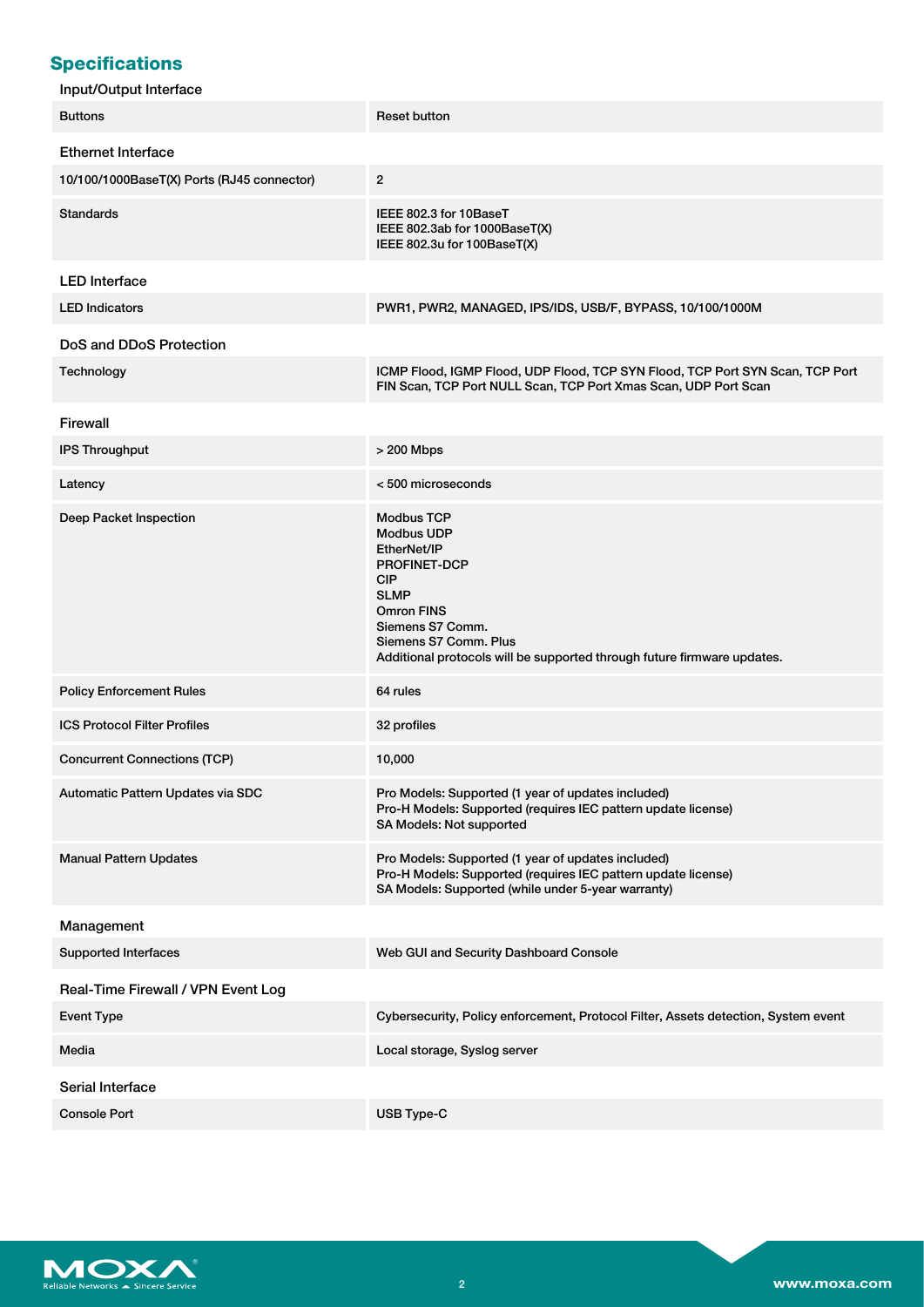| <b>Power Parameters</b>             |                                                                                                                                                                                                                                              |  |
|-------------------------------------|----------------------------------------------------------------------------------------------------------------------------------------------------------------------------------------------------------------------------------------------|--|
| Connection                          | Removable terminal block                                                                                                                                                                                                                     |  |
| <b>Input Current</b>                | 0.605 A @ 12 VDC, 0.297 A @ 24 VDC, 0.143 A @ 48 VDC                                                                                                                                                                                         |  |
| <b>Physical Characteristics</b>     |                                                                                                                                                                                                                                              |  |
| Housing                             | Metal                                                                                                                                                                                                                                        |  |
| <b>Dimensions</b>                   | 40 x 70 x 83 mm (1.58 x 2.76 x 3.27 in)                                                                                                                                                                                                      |  |
| Weight                              | 322 g (0.71 lb)                                                                                                                                                                                                                              |  |
| Installation                        | DIN-rail mounting, Wall mounting (with optional kit)                                                                                                                                                                                         |  |
| <b>Environmental Limits</b>         |                                                                                                                                                                                                                                              |  |
| <b>Operating Temperature</b>        | Standard Models: -10 to 60°C (14 to 140°F)<br>Wide Temp. Models: -40 to 75°C (-40 to 167°F)                                                                                                                                                  |  |
| Storage Temperature                 | -40 to 85°C (-40 to 185°F)                                                                                                                                                                                                                   |  |
| <b>Ambient Relative Humidity</b>    | 5 to 95% (non-condensing)                                                                                                                                                                                                                    |  |
| <b>Standards and Certifications</b> |                                                                                                                                                                                                                                              |  |
| Safety                              | UL 60950-1 Ed.2, UL 62368-1                                                                                                                                                                                                                  |  |
| <b>EMC</b>                          | EN 55032/35                                                                                                                                                                                                                                  |  |
| EMI                                 | CISPR 32, FCC Part 15B Class A                                                                                                                                                                                                               |  |
| <b>EMS</b>                          | IEC 61000-4-2 ESD: Contact: 4 kV; Air: 8 kV<br>IEC 61000-4-3 RS: 80 MHz to 1 GHz: 3 V/m<br>IEC 61000-4-4 EFT: Power: 1 kV; Signal: 0.5 kV<br>IEC 61000-4-5 Surge: Power: 0.5 kV; Signal: 1 kV<br>IEC 61000-4-6 CS: 3 V<br>IEC 61000-4-8 PFMF |  |
| <b>Hazardous Locations</b>          | UL/cUL Class I Division 2 Groups A/B/C/D                                                                                                                                                                                                     |  |
| Railway                             | EN 50121-4                                                                                                                                                                                                                                   |  |
| <b>Traffic Control</b>              | <b>NEMATS2</b>                                                                                                                                                                                                                               |  |
| Shock                               | IEC 60068-2-27                                                                                                                                                                                                                               |  |
| Freefall                            | IEC 60068-2-32                                                                                                                                                                                                                               |  |
| Vibration                           | IEC 60068-2-6                                                                                                                                                                                                                                |  |
| <b>MTBF</b>                         |                                                                                                                                                                                                                                              |  |
| Time                                | 1,340,000 hrs                                                                                                                                                                                                                                |  |
| <b>Standards</b>                    | Telcordia (Bellcore), GB                                                                                                                                                                                                                     |  |
| Warranty                            |                                                                                                                                                                                                                                              |  |
| <b>Warranty Period</b>              | 5 years                                                                                                                                                                                                                                      |  |
| Details                             | See www.moxa.com/warranty                                                                                                                                                                                                                    |  |
| <b>Package Contents</b>             |                                                                                                                                                                                                                                              |  |
| <b>Device</b>                       | 1 x IEC-G102-BP industrial next-generation IPS                                                                                                                                                                                               |  |
| Cable                               | 1 x USB-C to DB9 cable                                                                                                                                                                                                                       |  |

Reliable Networks A Sincere Service